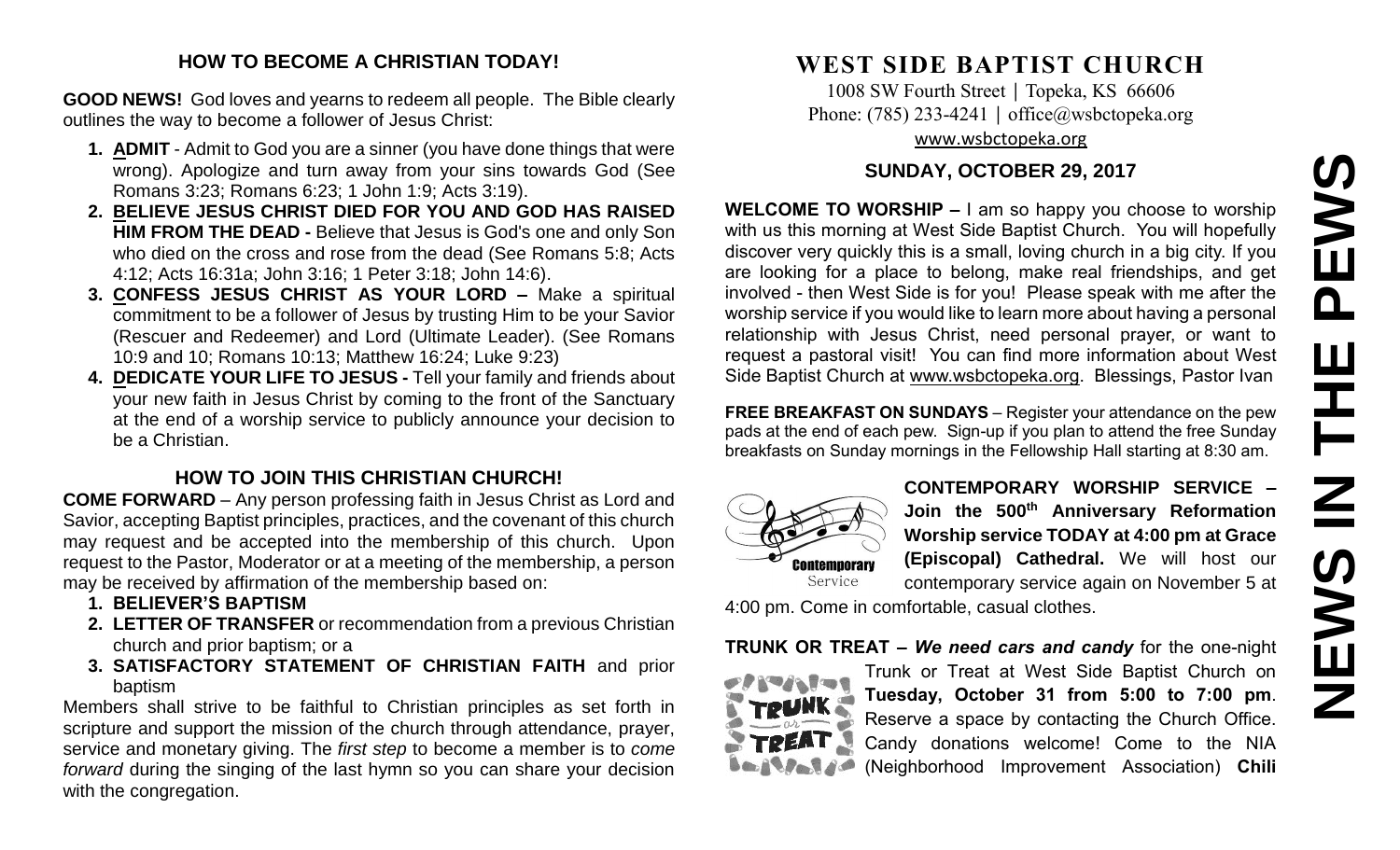**Feed and Silent Auction on Tuesday, October 31 from 5:00 pm to 7:00 pm. Proceeds to assist neighborhood family this Christmas.**

**YOUTH FUNDRAISERS – ORDER YOUR PIES FOR THE HOLIDAYS!** The youth are taking orders for pies: pumpkin, apple crumb. SIGN UP on the bulletin board in the main hallway or call the Church Office. Pies will be ready for pick-up on Sunday, November 19. Suggested donation is \$12.00.

**SILENT AUCTION -** The youth will be having a Silent Auction during the Christmas Breakfast on December 3. Additional information will be provided in the weeks prior to the auction.

**WEDNESDAY BIBLE STUDY –** Come for the free one-hour small group study of the biblical book, **"LAMENTATIONS," on Wednesdays at 10:30 am in Holmer Hall**. The Bible study is taught start-to-finish ("lectio continua"), no previous experience necessary. Bible studies are free and open to the public.

**WWW KID'S BIBLE CLUB** – The Fall session of WWW (Wonderful West Side



Wednesdays) started on September 6**.** The doors open for Gym Time at 4:30 pm. **Supper will be served at 5:30 pm in the Fellowship Hall (cafeteria)**. Programming is offered for children and adults of all ages. *CALL THE CHURCH OFFICE BEFORE NOON TO REQUEST A RIDE TO/FROM CHURCH.* See Colleen Smith, Coordinator, for details**. NO WWW ON NOVEMBER 22.** 

**ALL CHURCH BON FIRE: YOU ARE INVITED** -The church family is invited to a bonfire at **Brice and Colleen Smith's house on November 11 at 5:00 pm.** Hot dogs, buns and condiments will be provided. **Please bring a side dish to share and your lawn chairs.** Once the fire dies down, we'll head inside to enjoy some fellowship and play some games. A map to the Smith's house will be posted on the bulletin board outside of the office. Please let Brice or Colleen know if you are planning to attend this all-Church event. We look forward to seeing everyone!



**Almira New Address:** 12824 Ironstone Way # 102, Parker, CO 80134

**NOMINATING COMMITTEE -** The Nominating Committee is submitting this Slate of Nominees to be voted upon by the membership at the Business Meeting on Nov 19, 2017.

- Church Clerk Fran Seymour-Hunter, for a 3 yr term, 2018-2020
- Coordinator of Administration Harry Carpenter, for a 3 yr term, 2018-2020
- Coordinator of Fellowship & Membership Lonna Hersh, for a 3 yr term, 2018-2020
- Nominating Committee Dick May, Jr., completing a 2 yr term, 2018-2019

#### Thank you, Clarence Payne, Chair of Nominating Committee

**THANKSGIVING SUPPER on WEDNESDAY, NOV. 15: YOU'RE INVITED -** The Christian Education Committee wants to give our WWW participants the experience of Thanksgiving. We are blessed weekly by their presence and want to share with them the tradition of giving thanks for all God has done for us this year along with feasting together. **Please join us for a celebration of Thanksgiving on Wednesday, November 15 @ 5:30.** We have volunteers fixing the turkeys, potatoes, gravy, stuffing, and rolls. **We're inviting the church family to join us for dinner and to help by bringing a salad or dessert to share.** Please join us as we deliciously share a great American tradition.

Alice Payne, Coordinator of Christian Ed.

**FRUIT & VEGETABLE FOOD PANTRY** –**free fruits and vegetables at West Side Baptist Church, 1008 SW 4th Street, on Wednesdays from 4:00 pm to 6:00 pm or while supplies last.** *ID REQUIRED*: bring a piece of US Mail with your name and current address for identification. Bring reusable shopping bag. All food is available at no cost. No early entry.

PANTRY CLOSED - Wed., Nov. 22 and Dec. 27, 2017

**QUARTERLY BUSINESS MEETING** – The Council has called for the next Quarterly Business Meeting for **Sunday, November 19 at 1:00 pm in the Fellowship Hall**. The 2018 Proposed Budget and Slate of Officers will be presented.